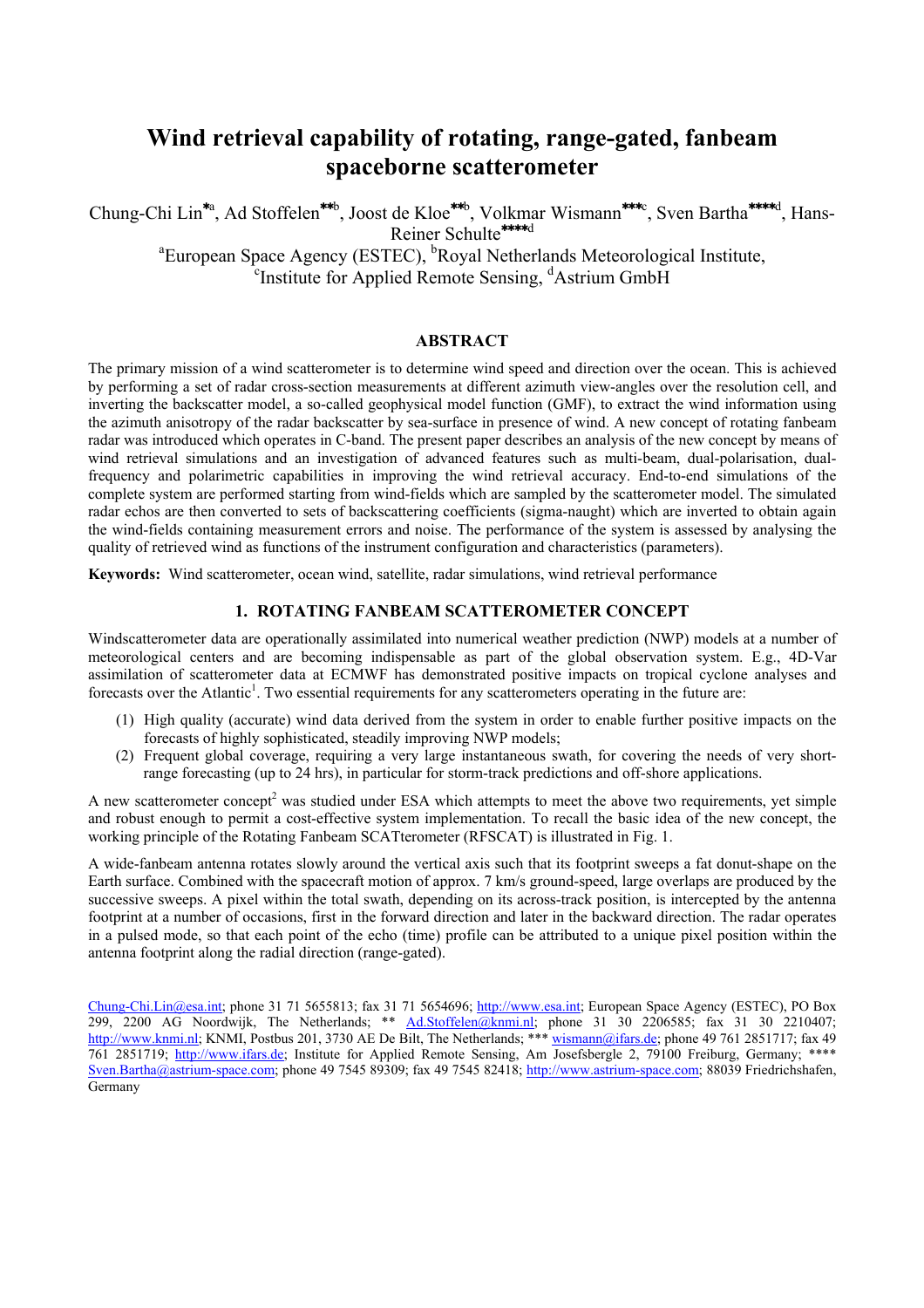In the above-mentioned study, a preliminary optimisation of the instrument parameters was performed based on simple design guidelines, driven mostly by:

- a large, useful swath-width exceeding 1500 km;
- the required spatial resolution;
- the required radiometric resolution across the swath for a specified minimum wind speed (signal-to-noise ratio of unity for minimising the radar average power at the minimum wind speed).

A simple, C-band, single polarisation (VV) system was presented as a result of a first iteration. It requires only a single passive antenna which size is comparable to the fore- (or aft-) antenna of ASCAT instrument (the latter has 6 antennas). A further step in elaborating the concept for improving the performance is to carry out end-to-end simulations of the complete system, starting with wind fields and attempting to recover the same fields by optimising the system parameters. Further sophistications of the system could be beneficial in improving the overall performance such as:



Fig. 1: Rotating fanbeam scatterometer concept

# **2. MEASUREMENT CHARACTERISTICS**

## *Scan geometry and coverage*

The orbital spacecraft motion, combined with the regular fanbeam rotation, generates an epicycloidal footprint pattern on the Earth surface. The scan geometry depends on:

- the spacecraft (orbit) altitude;
- the antenna footprint size and position (with respect to the sub-satellite point);
- the antenna rotation speed.

The width of the total swath is determined by the farthest point of the antenna footprint. Generally, a largest possible swath is desirable according to the  $2<sup>nd</sup>$  essential requirement mentioned above. This can be achieved by two means: (1) increase the orbit altitude for a given incident angle or; (2) increase the incident angle (range) for a given orbit altitude. The optimisation requires that the signal-to-noise ratio be maintained close to unity for the lowest required wind speed. As a consequence, the achievable swath width is constrained by the on-board power resource and the maximum allowable antenna size.

## *Number of acquisitions*

The inversion of the data to extract wind information requires at least 4 acquisitions at different azimuth view-angles during an over-flight. It is furthermore desirable that those azimuth view-angles are spaced not too close each others in order to limit the number of ambiguous solutions. Provision of a higher number of acquisitions (> 4) per over-flight could reduce the ambiguity problem by rendering the inversion over-deterministic, and also opens possibilities for other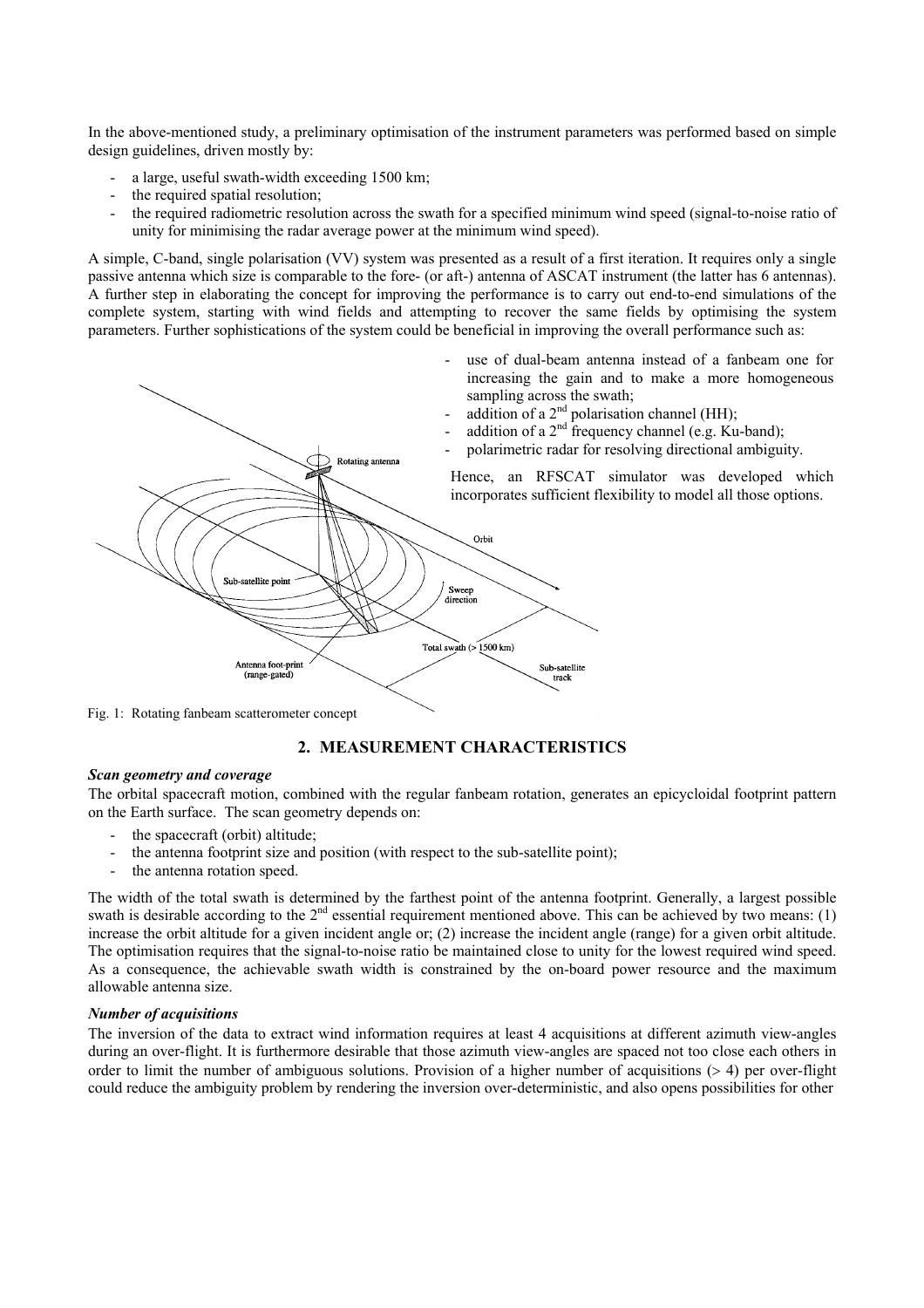applications such as sea-ice, snow and land observations.

In order to achieve a good coverage within the total swath and a large number of acquisitions, the rotation speed of the antenna must be sufficiently high such as to produce large overlaps of the antenna footprint between successive scans. If  $\omega$ <sub>a</sub> (rad/s) is the rotation rate of the antenna, the satellite displacement  $\Delta x$  (km) between two successive scans (one complete rotation) is given by

$$
\Delta x = v_g \frac{2\pi}{\omega_a} \tag{1}
$$

where  $v_g$  is the spacecraft ground-speed ( $\approx$  7 km/s). This distance must be a fraction of the radial size of the antenn a footprint. If e.g.  $\Delta x$  is one third of the latter, a point on the subsatellite track is viewed 3 times in the forward direction and 3

more times in the backward direction during an over-flight.

The degree of overlaps depends on the across-track position and as a consequence, the number of acquisitions varies accordingly. An example of number of acquisitions per pixel as a function of its across-track position is shown in Fig. 2a. This result was obtained by simulating an over-flight over a line of pixels laid along the across-track direction and counting the number of interceptions by the antenna footprint. The following set of system parameters has been assumed for illustration purpose:

| Orbit height:      | 725 km ( $v_g$ = 6.7 km/s)             |
|--------------------|----------------------------------------|
| Total swath:       | $\approx$ 1500 km                      |
| Footprint length:  | $\approx$ 410 km (in radial direction) |
| Incidence angle:   | $\simeq 28^{\circ} - 51^{\circ}$       |
| Antenna scan rate: | $0.35$ rad/s $(3.3$ rpm)               |

#### *Incidence and azimuth view-angles*

The distribution of the incidence-angles as a function of the pixel across-track position is shown in Fig. 2b. For each of the pixel position, the local incidence-angle is displayed for all of the acquisitions during an over-flight. Note that the distribution is strongly dependent on the across-track position and converges to the highest value (51°) at the edges of the swath.

The distribution of the azimuth view-angles is depicted in Fig. 2c where angles are measured clockwise with respect to the satellite flight direction (opposite direction to the scan motion). Those angles are well-distributed between approximately 250 km to 700 km across-track distance which would result in wellbehaving inversion of the GMF. Experience with SeaWinds data has shown that reliable wind inversion can actually be performed for pixels much closer to the sub-satellite track.





### **3. SCATTEROMETER SIMULATOR**

#### **3.1 Simulator overview**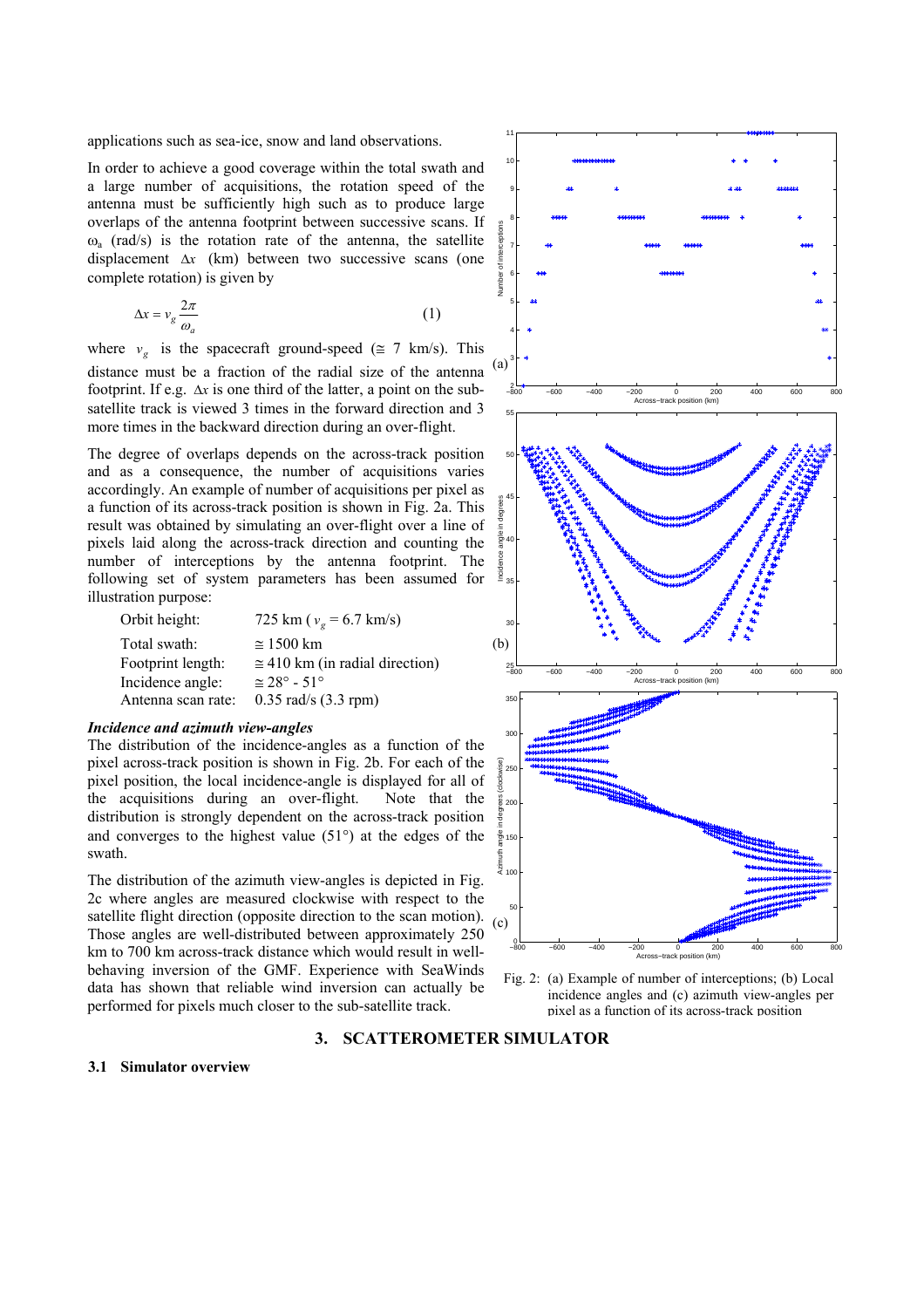The RFSCAT simulator is designed for the end-to-end performance analysis of wind field retrieval with the RFSCAT system. The simulation starts with an input wind field and a set of parameters defining the radar system and the applied processing. The output is a set of possible wind solutions for each grid point or so-called Wind Vector Cell (WVC). The difference between input wind field and output wind field are expressed as a Figure-of-Merit (FoM). The FoM is the metric used for the optimisation of the RFSCAT system.

For real existing scatterometer systems, the physics involved in the measurement can be described as follows:

- (1) A wind field generates surface waves on the ocean.
- (2) The scatterometer antenna sends a signal to the sea surface.
- (3) The signal is scattered by the sea surface.
- (4) The back-scattered signal is received by the scatterometer antenna.
- (5) The received signal is detected, on-board processed and down-linked to a ground station (level 0 data ).
- (6) The level 0 data are transformed to physical units, calibrated and geo-located by the level 1 ground processor. The output is a level 1b product consisting of per-unit-surface backscattering coefficients  $\sigma^0$  and auxiliary data.
- (7) The level 2 processor computes the retrieved wind field (level 2 product) from the data of the level 1 product.

A strict simulation of steps (2) to (6) would imply that all systematic errors of the measurements have to be introduced to the simulated level 0 data and removed by the simulated level 1 processor afterwards. The objective of the RFSCAT system simulator is not the development of a level 1b processing algorithm, but the overall endto-end performance evaluation. Therefore a more efficient approach with respect to run-time was implemented, applying the approximation that the level 1b processor is able to remove all significant systematic errors.

The simulation replaces steps (2) to (6) by the computation of the geometry, geo-location and variance of each measurement. These data are stored in a socalled "Pseudo-level 1 b product". Given a specific wind field, the theoretical backscattering coefficient  $(\sigma^0)$  for each measurement can be computed using the GMF. After the noise is added according to the variance, a level 1b product is generated and step (6) is reached.

Using the simulated level 1b product as input, the retrieved wind field is then computed by the level 2 processor (wind retrieval module).

The final processing step is the comparison of the input wind field with the retrieved wind field by the "Wind field Comparison Module", resulting in the Figure-of-Merit.



Fig. 3: Overall structure and data flow of the RFSCAT simultor

#### **3.2 Wind-vector generator and geophysical model functions**

#### *Wind field*

As input to the simulator, a spatially coherent wind field, or a systematic scan of the wind domain using discrete steps in the wind components (this resembles a uniform distribution over all wind vectors up to a certain maximum wind speed; see Fig. 4), or a set of random wind vectors representing a realistic global wind vector distribution can be selected providing full flexibility.

For testing of the RFSCAT concept, we follow the latter approach and create an artificial set of random wind vectors. Each wind component is chosen from a Gaussian distribution centred at 0 m/s and with a half width of 5.5 m/s. Since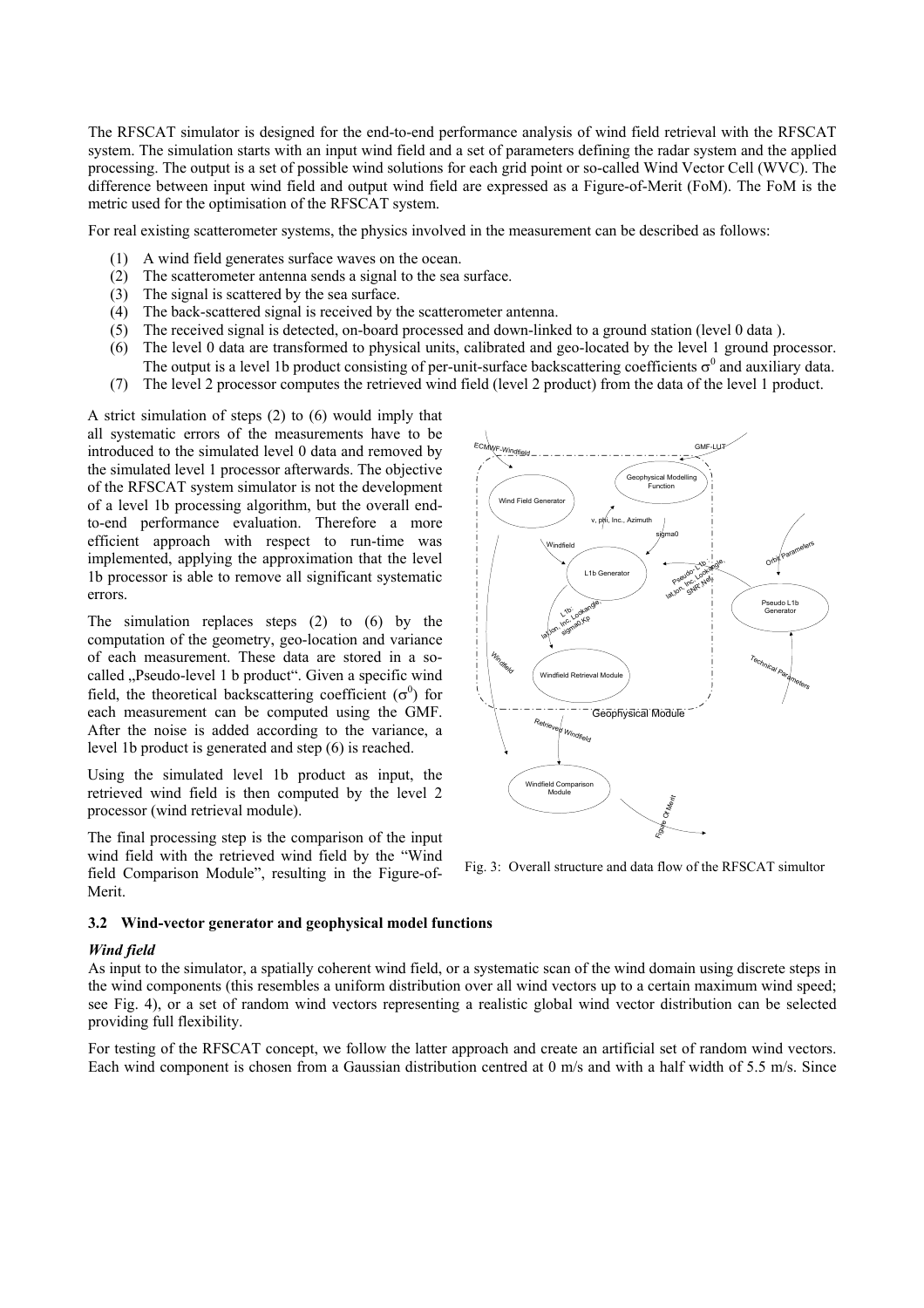the wind vectors are chosen at random, no spatial relation exists between them. In this way, it can be avoided that for example seasonal or local preferences in wind direction will cause a biased sampling of the wind distribution.

#### *GMF*

The GMF, providing the normalised radar backscatter coefficient, depends on the measurement geometry (relative azimuth and incidence angle), sensing parameters (frequency, polarisation) and the wind vector. The GMF is a function devised to fit the available experimental data as good as possible. For the RFSCAT project the CMOD4 function for Cband VV-polarisation (both transmitting and receiving in vertical polarisation) is used<sup>3,4</sup>. This function has been used for operational wind retrieval for the ERS-2 Scatterometer data. For Ku-band, the NSCAT2 functions are used for VV and HH polarisation<sup>5</sup>. These functions have been used for the final reprocessing of all NSCAT data and is used at KNMI for SeaWinds processing. A GMF function for C-band HH-polarisation is not readily available. Therefore, it was estimated by scaling the CMOD4 function with the HH/VV ratio as defined by the NSCAT2 HH and VV functions. The estimated function is called CMOD4H.

GMF functions for polarimetric measurements at C and Ku-band do not yet exist. Therefore, a similar scaling procedure was necessary. The equations necessary to do this are given by Tsai et al.<sup>6</sup>. Furthermore a depolarisation ratio of -15dB, a symmetry factor of 0.5 and a signal attenuation of 1.0 were chosen. Using these formulas and assumptions, a new function called NSCAT2P was derived from the NSCAT2 functions, and a new function called CMOD4HP was derived from the CMOD4 and the CMOD4H functions. For reasons of computational efficiency, a look up table (LUT) is used to store the function values.

#### *Geophysical noise contribution*

Geophysical noise is the effect of local variations of the wind inside the WVC. It has been experimentally found that this can be treated as an extra source of noise, on top of the noise produced by the instrument. The variabilities of the two types of noise should then be added to obtain the square of the total noise in the system.

It was found that the geophysical noise is a quadratic function of wind speed, increasing dramatically towards low wind speeds, and decreasing to practically zero (i.e. negligible compared to instrument noise) above 16 m/s (see Stoffelen<sup>7</sup> for a functional description). At 9 m/s, the geophysical noise is 3.2 % and at 3 m/s it increases to 10.9 %.



Fig. 4: Example of complete overview of simulated and inverted west-east (u) and south-north (v) components of the wind vectors. The true wind is red, retrieved closest wind ambiguity black, highestranked ambiguity green, and other ambiguities blue. Input wind field to the simulator was a wind vector set, binned in 1 m/s in both u and v direction.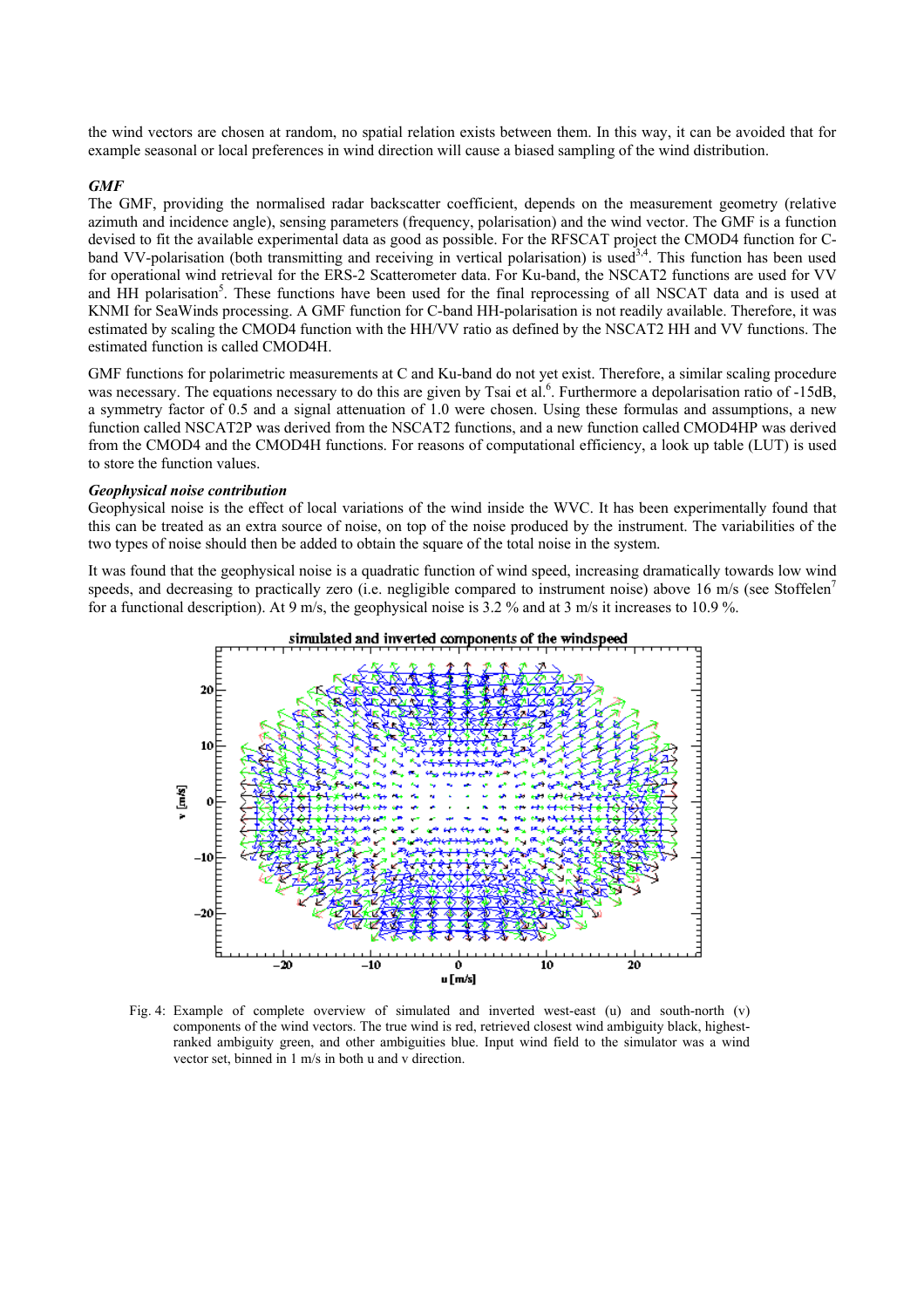## **3.3 Instrument simulator**

## *Wind Vector Cells (WVCs)*

The RFSCAT processing design is - similar to ERS and ASCAT- "WVC" oriented. The purpose of WVCs is to average many measurements by spatial filtering to one quantity with a low variance. The WVCs are on a (nearly) equidistant two-domensional grid along the sub-satellite track and the plane perpendicular to the local ground track velocity (Fig. 5).

# *Samples*

Samples represent measurements of the RFSCAT (Fig. 6). The signal of each sample represents an area on ground of the size of the effective spatial resolution of the instrument. The effective spatial resolution in the plane perpendicular to the antenna beam axis (azimuth) is a function of the antenna pattern and the measurement geometry.

The spatial resolution along the beam axis (range) is furthermore a function of pulse duration, the chirp rate and the local Doppler rate. The echo of each pulse results in a few thousand samples.

## *Views*

Views are a collection of samples with similar azimuth angle belonging to one WVC (Fig. 7). For each view, the level 1b processor computes one sigma naught value by weighted averaging over its samples.

The number of views on a WVC depends on its location. WVCs on the sub-satellite track are seen under azimuth angle of 0° and 180° (two views), the WVCs in the far swath are seen under 90° or 270° (one view), while the WVCs in the mid-swath region are seen during the satellites over flight under many different azimuth angles (up to 10 views).



Fig. 5: Location of WVCs with respect to sub-satellite



Fig. 7: The Picture shows one WVC with two Views

# *Pseudo level 1b simulation algorithm*

For a given set of input parameters the pseudo level 1b generator computes the location of the WVCs, the number of views on each WVC and all quantities needed to compute for a given wind vector  $\sigma^0$  and its standard deviation. These are :

- (1) Latitude of WVC
- (2) Longitude of WVC
- (3) Incidence angle

Track

(4) Azimuth angle of antenna beam with respect to geographic north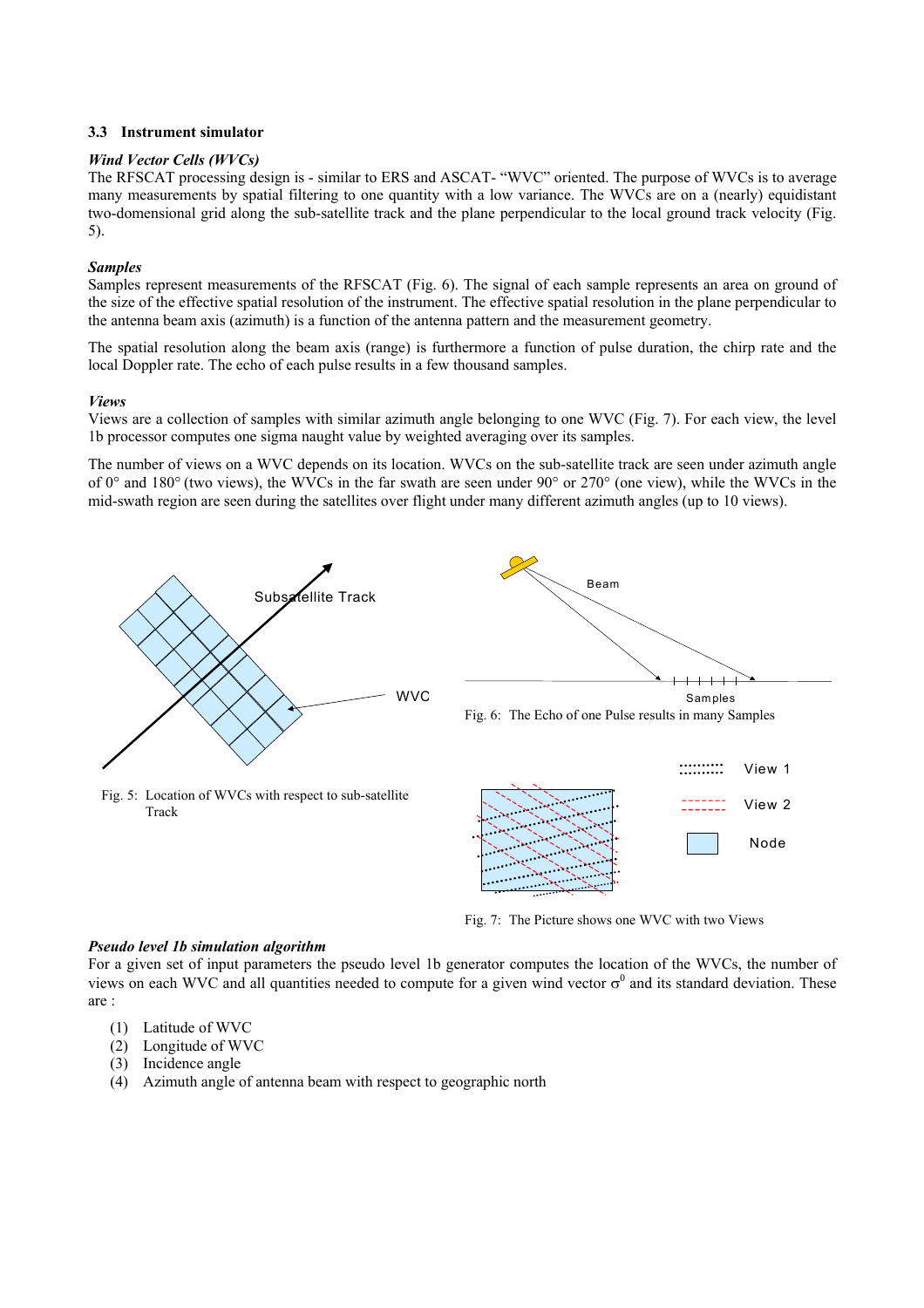(5) Normalised *SNR´*

- (6) Number of effective samples *Neff*
- (7) Polarisation

The quantities (1) to (4) are computed using an analytical orbit propagator (Kepler J2) and an ellipsoid Earth model.

The normalised signal-to-noise ratio *SNR´* per sample follows directly from the radar equation and SNR´ per view results from the spatial filter applied on the view. The number of effective samples is the number of samples of a view corrected by their weight in the process of spatial filtering. Only samples from the same measurement modus may be collected to a view, therefore the polarisation is a view specific quantity, which may take the values VV, VH or HH. A further non-view-specific property of the instrument is the of number of noise measurements performed. This number results from the bandwidth of the noise measurement, the duration of the noise receive window and the number of receive windows used:

$$
N^{noise} = B^{Noise} \cdot \tau^{rec} \cdot N^{Integration} \tag{2}
$$

The level 1b generator computes the radiometric resolution  $K_p$  for each view, combining  $\sigma^0$  from the geophysical modelling function, *SNR'*, *Neff* and *Nnoise*.

$$
K_p = \sqrt{\frac{1}{N^{eff}}} \left( 1 + \frac{1}{SNR' \cdot \sigma^0} \right)^2 + \frac{1}{N^{noise}} \left( \frac{1}{SNR' \cdot \sigma^0} \right)^2
$$
 (3)

Multiplication of the radiometric resolution with  $\sigma^0$  gives the standard deviation of the simulated measurement. Central Limit Theorem ensures that the random error of the measurement can be assumed to follow a Gaussian distribution.

#### **3.4 Level 1b generator**

The Level 1b (L1b) Generator is the part of the Geophysical module that calculates the simulated measurements and adds the noise to the measurements. In order to do this, it needs the wind vector provided by the wind field generator and the geometry calculated by the Pseudo L1b generator. The resulting simulated measurements are passed on to the wind field retrieval module. The L1b generator actually consists of the main loop of the Geophysical module. It loops over the WVC provided by the Pseudo L1b generator. *Kp* values are retrieved from the Pseudo L1b file, and the geophysical noise is calculated. Then Gaussian distributed noise is added to the simulated measurement (using the combined geophysical and instrumental noise). Finally the wind retrieval is carried out and the resulting wind vector ambiguities are stored. Some additional code was added to the main loop to perform the calculations for several wind vector cells in parallel; for this the MPI library is used.

#### **3.5 Wind retrieval**

The wind retrieval or inversion of the scatterometer data is done by the well-known algorithm that is used for the current as well as past scatterometer instruments (for example for ERS, NSCAT and SeaWinds on QuikScat). A maximum likelihood estimator (MLE) is calculated for a given geometry and simulated measurement using:

$$
MLE = \sum_{\text{views}} \frac{(\sigma_{measured}^0 - \sigma_{\text{tried}}^0)^2}{Kp \cdot (\sigma_{measured}^0)^2}
$$
(4)

with  $\sigma_{measured}^0$  the measured backscatter coefficient of a view,  $\sigma_{\text{tried}}^0$  the LUT value for the geometry of the current measurement, and for trial wind speed and direction,  $Kp$  ( $\sigma^0$ <sub>measured</sub>)<sup>2</sup>, a normalisation factor<sup>4</sup>. The two-dimensional wind domain (speed and direction) is scanned to find the local minima that are present in this plane. These give the set of wind vectors that give simulated  $\sigma^0$  values that best coincide with the measured ones.

The scanning of the wind domain is split in two parts. First for each wind direction (in fixed steps), the wind speed is scanned to find the wind speed having minimum MLE (see Fig. 8). It is known that in speed only one minimum should occur, simplifying the procedure. Starting from a first guess, the slope downhill (in MLE) is followed with given steps until the minimum is found. Then, if required, the steps are reduced in size, and the procedure is repeated using the found minimum as a starting point. If the steps have reached a specified minimum size the search is halted, and the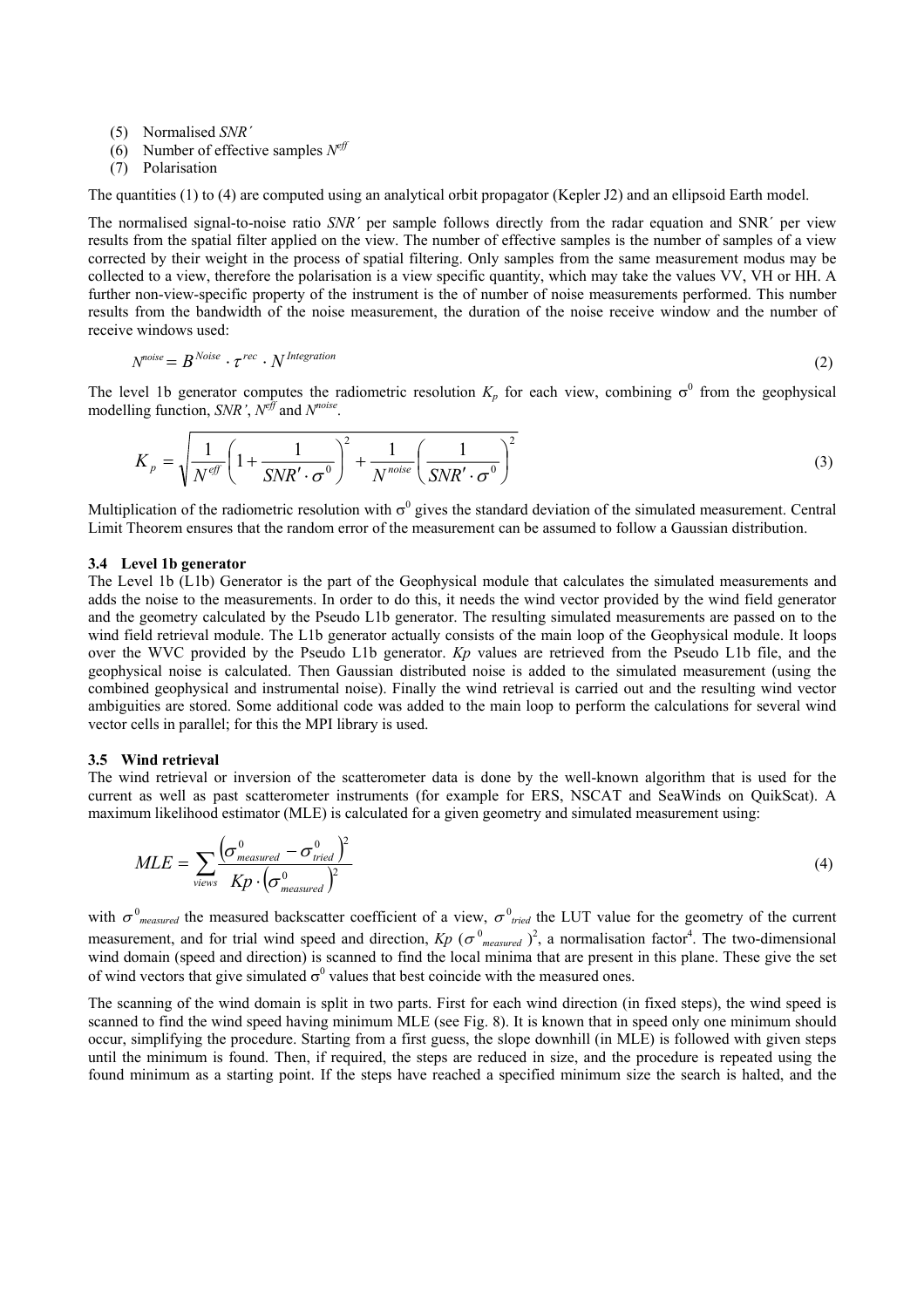wind speed giving this minimum MLE is stored together with this minimum MLE value. The wind speeds giving minimum MLE at each wind direction (this is called the minimum valley in the wind domain) defines a curve as a function of wind direction, which is subsequently searched for local minima in MLE. The number of minima varies, and in special cases there may be just one, but usually 2 to 4 are found. The ambiguous solutions are sorted by MLE value, since the lowest MLE values correspond to a set of simulated NRCS that best fit the measurements.

The wind field retrieval (inversion) routine has been extensively tested using real data. This was done using measurements from SeaWinds on QuikScat, and comparing the result by the wind field retrieval routine, to the result of an older routine that is in use now for the operational processing of this data. From this comparison it was found that the new routine performs slightly better if the proper choices are made for stepping through the wind domain. This is at the expense of more computation time.



Fig. 8: The MLE function in the two dimensional wind domain (contours). The crossing blue lines indicate the input wind vector of the simulation. The red line indicates the minimum-valley (i.e. minimum MLE for each wind direction). The green vectors indicate the found wind solutions.

### **3.6 Figure-of-Merit function**

For real scatterometer winds, heuristic methods exist to determine their quality<sup>8</sup>. These methods are based on experience and not fully objective. The problem of determining quality is caused by the ambiguous nature of the winds: multiple solutions exist with varying probability. Ranking scores and closest solution to reference wind vector RMS differences are used for validation, but these need to be combined in a FoM in order to provide a reasonable quality indication. To design future instruments, it may be appropriate to employ more fundamental ways of exploring wind quality and as such a new Figure-of-Merit (FoM) is derived. It is an objective score based on probabilistic arguments.

An objective quality measure is dictated by a specification. This specification is driven by the fact that the wind is largely a known quantity. The total dynamic range of wind components is governed by a standard deviation of about 6  $m/s$ , whereas the required accuracy is about 1.5 m/s (see WMO<sup>9</sup>). This is a complication for designing an objective quality measure, i.e., ambiguities much outside the specification range are not bad, since these can be removed by using prior knowledge. However, those inside the specification range are clearly detrimental, as these can in real-life not be distinguished from each other and may cause detrimental impacts. A FoM is developed based on the product of a Probability-Density Function (PDF) encapsulating the prior knowledge and a PDF following from the ambiguous solutions. The FoM takes into account both uniqueness and accuracy properties of the RFSCAT winds.

# **4. SCATTEROMETER PARAMETER SETTING OPTIONS**

The pseudo level 1b generator makes use the following input parameters: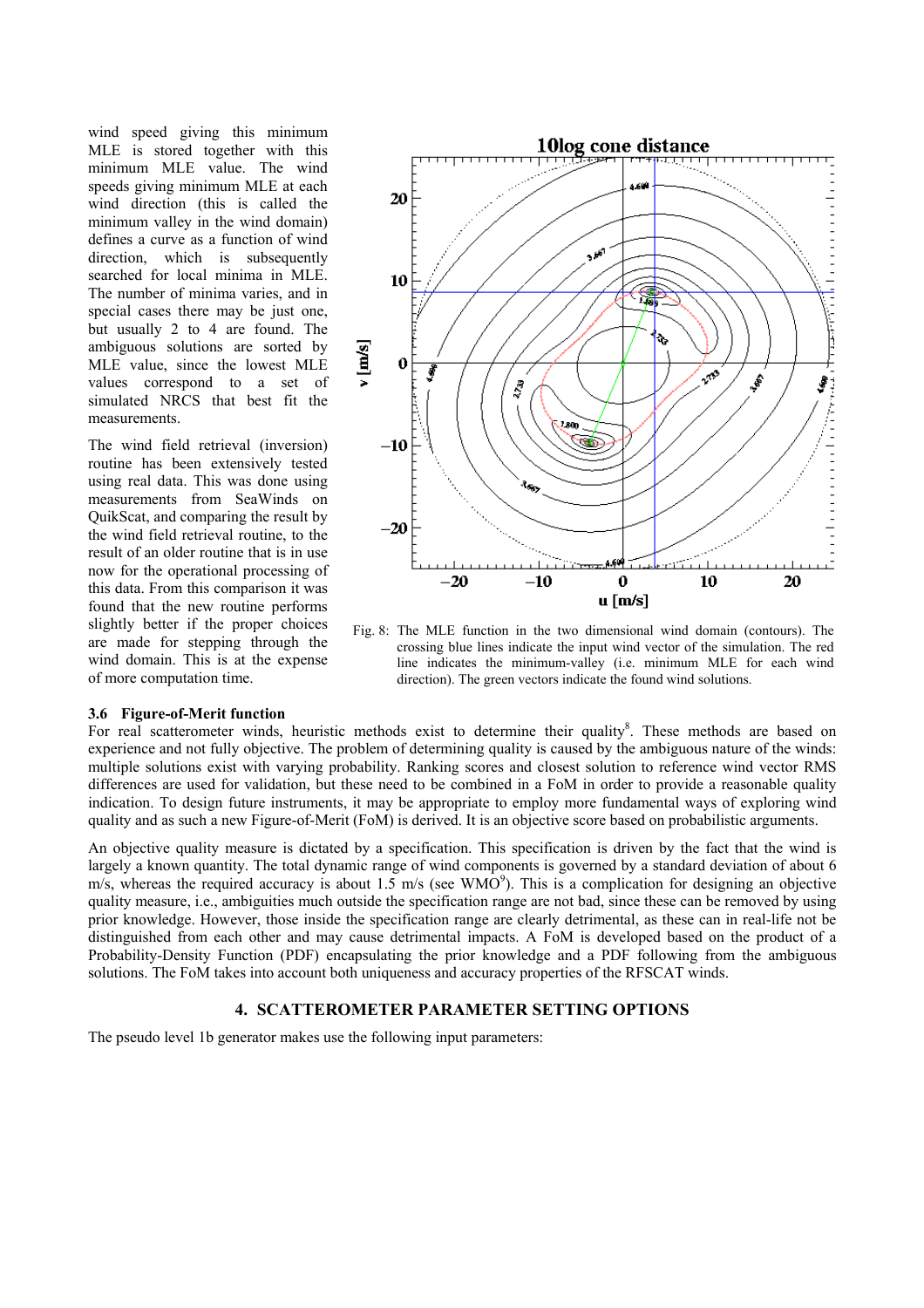| Duration and start date of simulated period                                                                |  |
|------------------------------------------------------------------------------------------------------------|--|
| Osculating Keplerian elements of orbit                                                                     |  |
| Antenna scan rate                                                                                          |  |
| Pulse repetition frequency                                                                                 |  |
| Transmit power                                                                                             |  |
| Tabulated two way antenna gain function                                                                    |  |
| Wavelength                                                                                                 |  |
| Losses within the instrument                                                                               |  |
| Duration of transmit pulse                                                                                 |  |
| Chirp rate                                                                                                 |  |
| -1.5 db width of antenna pattern in azimuth direction                                                      |  |
| Incidence angle dependent correction factor lowering antenna gain, to consider the rotation of the antenna |  |
| during one measurement                                                                                     |  |
| Atmospheric losses                                                                                         |  |
| Reference temperature used to compute the noise power                                                      |  |
| Noise figure used to compute the noise power                                                               |  |
| Time offset from pulse transmit to opening of receive window                                               |  |
| Length of receive window                                                                                   |  |
| Distance of WVCs                                                                                           |  |
| Tabulated spatial filter as a function of distance to the centre of WVC                                    |  |
| Maximum allowed time difference for samples to be collected to one view                                    |  |
| Bandwidth for noise measurements                                                                           |  |
| Number of receive windows used for noise integration                                                       |  |
| Frequency of skipped pulse in order to perform noise measurements                                          |  |
| Polarisation option                                                                                        |  |

Table 1: List of input parameters for pseudo level 1b generator

## **5. SIMULATION RESULT**

#### *RFSCAT Simulations*

The wind retrieval performance of different options of RFSCAT instruments depends on the employed radar frequency and polarizations, and thus on the respective GMF as well as on the measurement geometry. The latter varies

considerably across the swath of the instrument. For each node across the swath, the quality of the wind retrieval was estimated as described in Section 3, resulting in a curve for the FoM as a function of node number. An example is depicted in Fig. 9. The FoM is nearly symmetric around the center of the swath which is marked by the vertical line in the plot. The slight asymmetry is caused by different sampling on the right and left side of the swath due to different projected ground speeds of the footprint. The FoM for an entire simulation is defined as the mean value of the quality index across the entire instrument swath. This mean value is indicated by the horizontal line.

#### *Simulator validation*

For validating the simulator software, the SeaWinds instrument aboard QuikScat has been simulated and the results were compared to measured data provided by the instrument. QuikScat measurement have been collected globally over a three days period and were processed to 100 km spatial resolution. The outer cells of the swath, which are known to provide winds of poor quality, were excluded. The simulation was done at 25 km spatial resolution for the Fig. 9: Example of a FoM curve across the RFSCAT swath

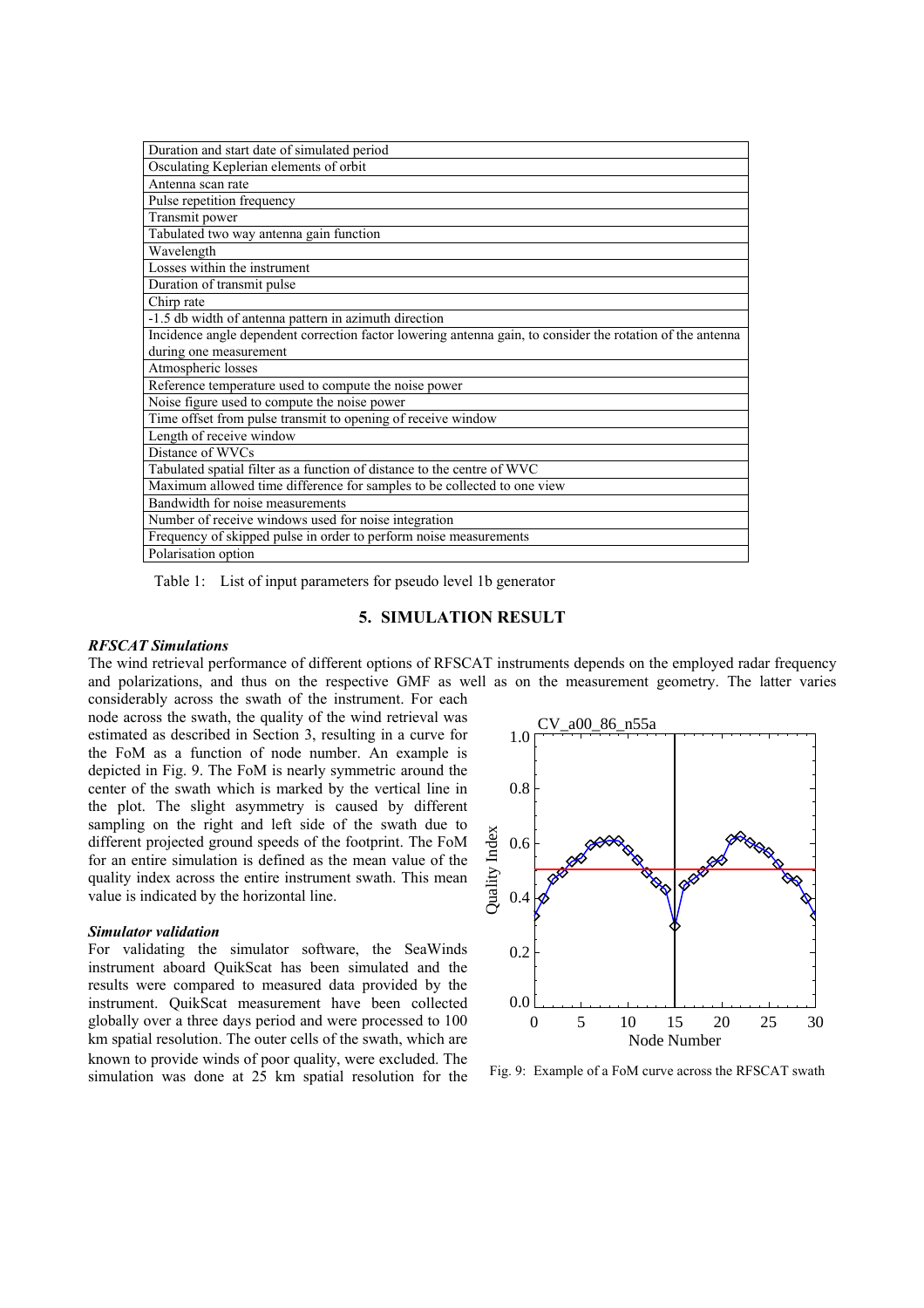entire 1800 km swath and is based on the technical parameters of the SeaWinds instrument. The result of the simulation together with the measured data is shown in Fig. 10. Except for nodes 59 and 63, there is very good agreement between measurement and simulation.

#### *Impact of SNR on retrieval performance*

The wind retrieval performance depends on the signal-to-noise ratio (SNR) for the  $\sigma^0$  estimates. In the course of designing an instrument, an optimum SNR across the entire swath and for the wide range of wind speeds and directions has to be found. Furthermore, ambiguities in the wind retrieval due to the shape of the GMF will limit additionally the wind retrieval performance. Instead of varying the entire set of instrument parameters affecting the SNR of the instrument, e. g., antenna peak gain, bandwidths, pulse peak power, only the transmitted peak power has been varied as a representative measure of the SNR while all others were kept constant. This may lead to unreasonable high power values for pulse peak power, but considering the potential in other design parameters these powers do not indicate an unrealistic instrument design.



Fig. 11: FoM as a function of pulse peak power

region of the steep increase in FoM, but there is also no point in further improving the scatterometer beyond the point at which the FoM curves becomes flat.

#### *Impact of the antenna scan rate on retrieval performance*

Beside the SNR of the instrument the "azimuth sampling" of the  $\sigma^0$  measurements is affecting the wind retrieval performance. This sampling is being controlled by the antenna scan rate which directly influences the number of views per resolution cell and thus has an impact on the measurement geometry for each node. Fig. 12 depicts the relation between



Fig. 10: FoM across the SeaWinds swath. For comparison data from an analysis of SeaWinds data are included (diamonds).

Fig. 11 shows a typical example of the dependence of the FoM on the SNR represented by the transmitted pulse peak power. The quality of the retrieval increases significantly with SNR until a certain value of pulse peak power and then stays constant. From this point on the FoM is entirely controlled by the wind retrieval, which includes the corresponding geophysical model function (GMF) as well as the employed retrieval technique. From the technical and instrumental point of view, one would not want to operate the instrument in the



Fig. 12: FoM for the baseline instrument as a function of antenna scan rate.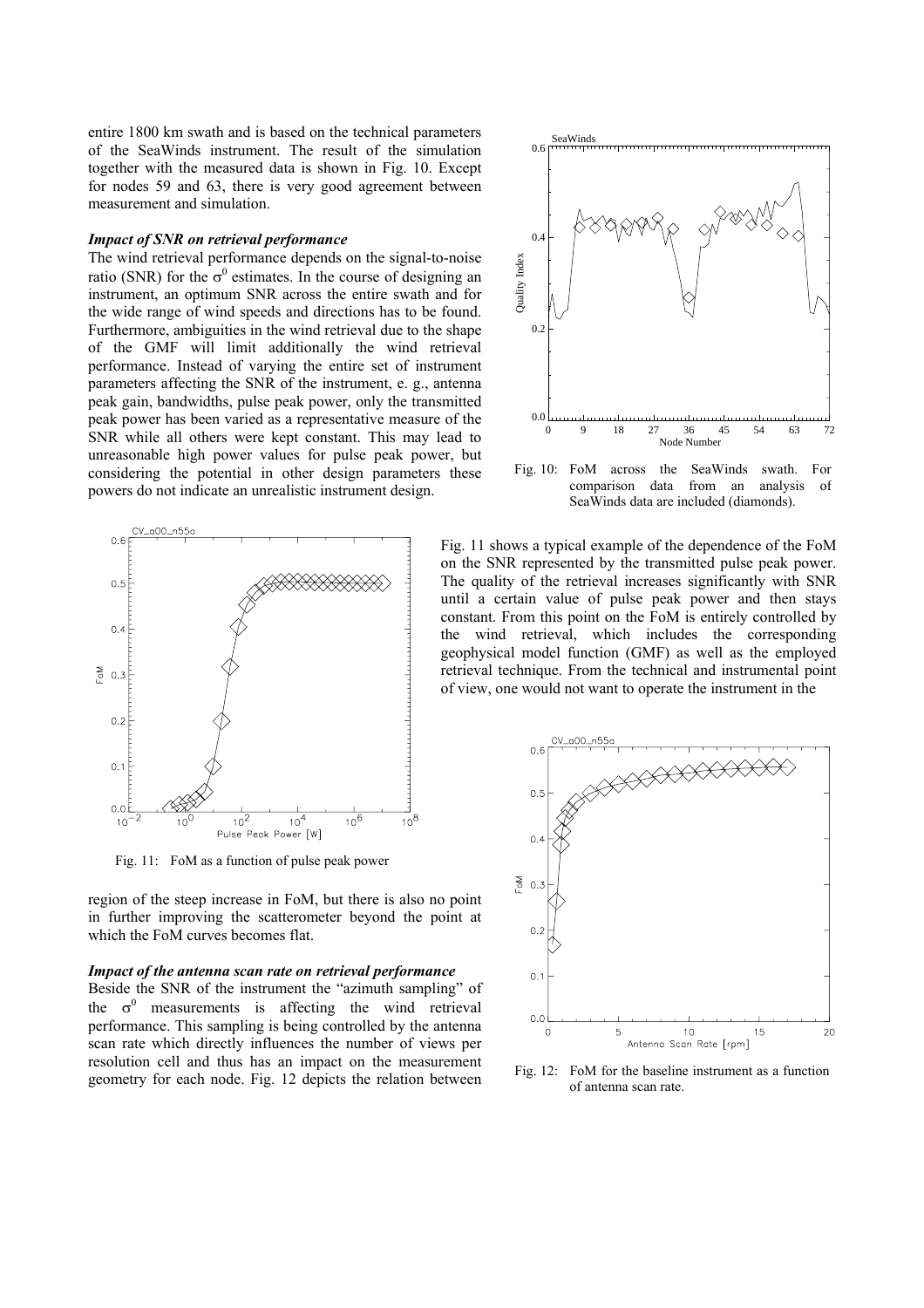FoM and antenna scan rate for the reference system used in this study.

Like for the SNR, the FoM increases with antenna scan rate due to the increased number of views for the wind retrieval and thus improved azimuthal separation between views. For scan rates higher than about 3 rpm, only very little information is being added by this "over-sampling". From the respective graphs of the quality index as a function of node, it can be seen that the further slight improvement is found only around the center of the swath.

#### *System Comparisons*

Within this study, various systems have been analysed. On the radar side, simulations were done for C and Ku-band for vertical (VV) and horizontal (HH) polarizations as well as for polarimetric cases. The measurement geometry includes low (725 km) and high (1075) orbits, narrow (1500 km) and wide (1800 km) swath width as well as low (50 km) and high (25 km) spatial resolution. Special emphasis was put on the analysis combinations of polarizations for the wind retrieval. Three typical examples are depicted in Fig. 13 which shows the simulation results for a C-band dual polarization instrument (a), a C-band polarimetric system (b) and a combination of a C and Ku-band vertically polarized scatterometer (c).



Fig. 13: FoM simulation results for: (a) a C-band dual polarization instrument; (b) a C-band polarimetric system; (c) a combination of a C- and Ku-band vertically polarized scatterometer. The solid line represents the C-band VV-polarization data. The dashed line shows the results for HH-polarization in (a), for polarimetric in (b), and for Ku-band VV-polarization in (c). The dashed-dotted line is for the respective combinations of the two channels. The error bars indicate the RMS variation of the FoM across the respective instrument swath.

Considerable differences between the systems are obvious from these graphs. They reflect very well differences between the radar channels, e.g., the SNR of the cross-polarized measurements required for the polarimetric mode is approximately 15 dB lower than the VV-polarization measurements (saturation attained at a much higher peak power). In general, a considerable improvement in wind retrieval can be achieved by combining channels. Especially, the polarimetric mode has a strong positive impact herein due to its capability of resolving wind direction ambiguities at the cost of high transmitter power.

In order to compare the different simulated systems each others, a reference performance point (RPP) is being computed on the respective FoM versus pulse peak power curve for each system. This point has the co-ordinates of a FoM being 10% below the saturation level of the curve and the corresponding pulse peak power. This reference point allows to relate the optimised scatterometer payload power to the achieved Fig. 14: Summary of reference performance points for



various simulated systems.